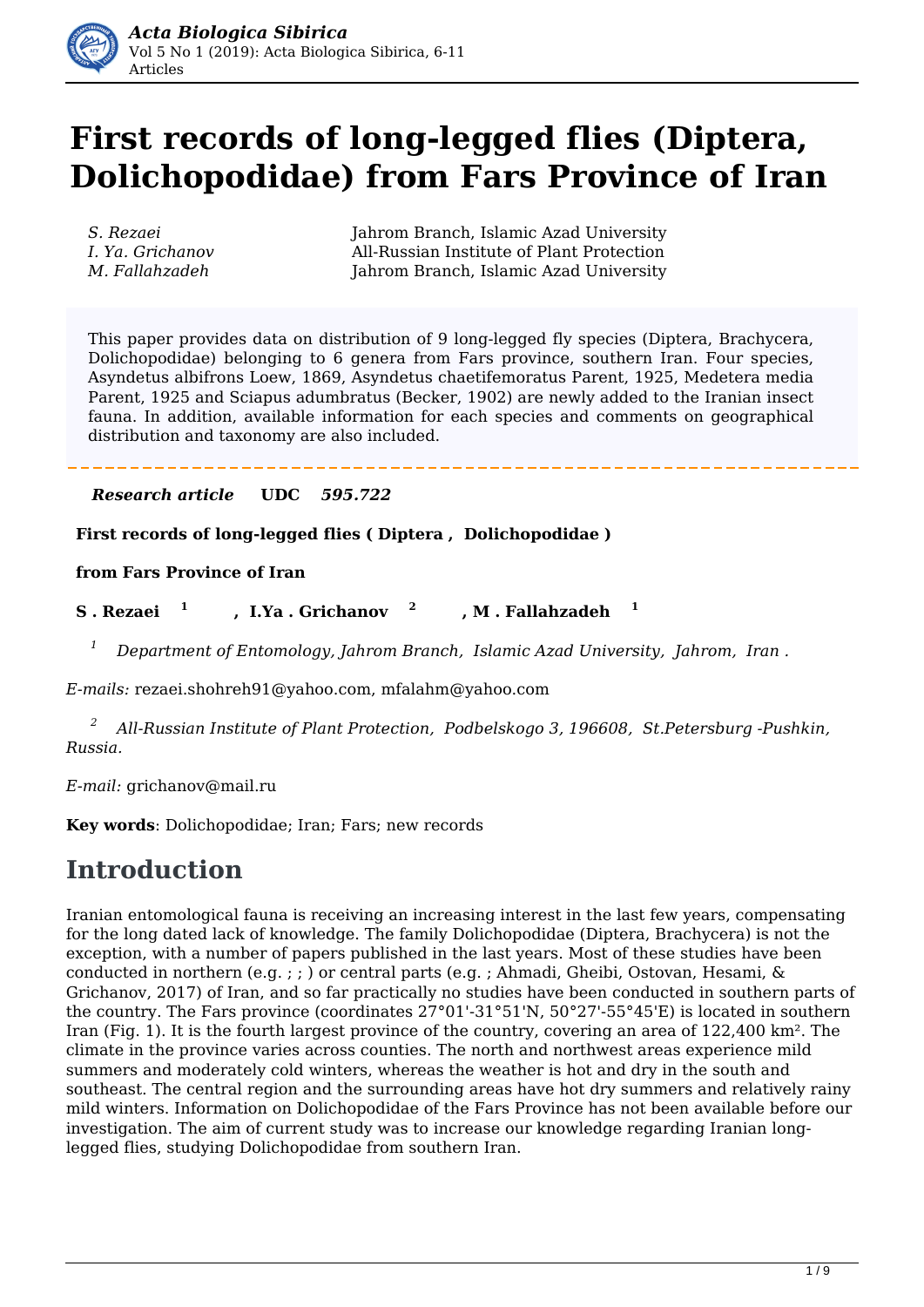

## **Material and methods**

The specimens were collected by Malaise traps in four different localities of the Fars province (South Iran). Sampling localities are briefly described below and shown in Figures 1 and 2.

**Loc. A)**: IRAN, Fars, Dalin, 52°07'54.7"E, 30°02'15.0"N.

Dalin is a small village in Hamaijan rural district, Sepidan County. Dalin is located in the west of Fars province, having a cold and mountainous climate with green and breezy summers and snowy winters. Diverse rivers favour the cultivation of, for example, apple (*Malus pumila* Miller), plum tree (*Prunus* spp.) and walnut (*Juglans regia* L.) orchards.

**Loc. B)**: IRAN, Fars, Shiraz County, Jannat garden, 52°28'9.147"E, 29°36'52.373"N.

The climate has distinct seasons, and is overall classed as a hot semi-arid climate, though it is only a little short of a hot-summer Mediterranean climate. Shiraz contains a considerable number of gardens. Jannat garden has a large number of fruit trees and ornamental plants including walnut, pomegranate (*Punica granatum* L.), pine (*Pinus* ssp.) and cypress trees (*Cupressus sempervirens* L.).

**Figure 1.** *Map of Iran and location of the sampling localities in Iran.*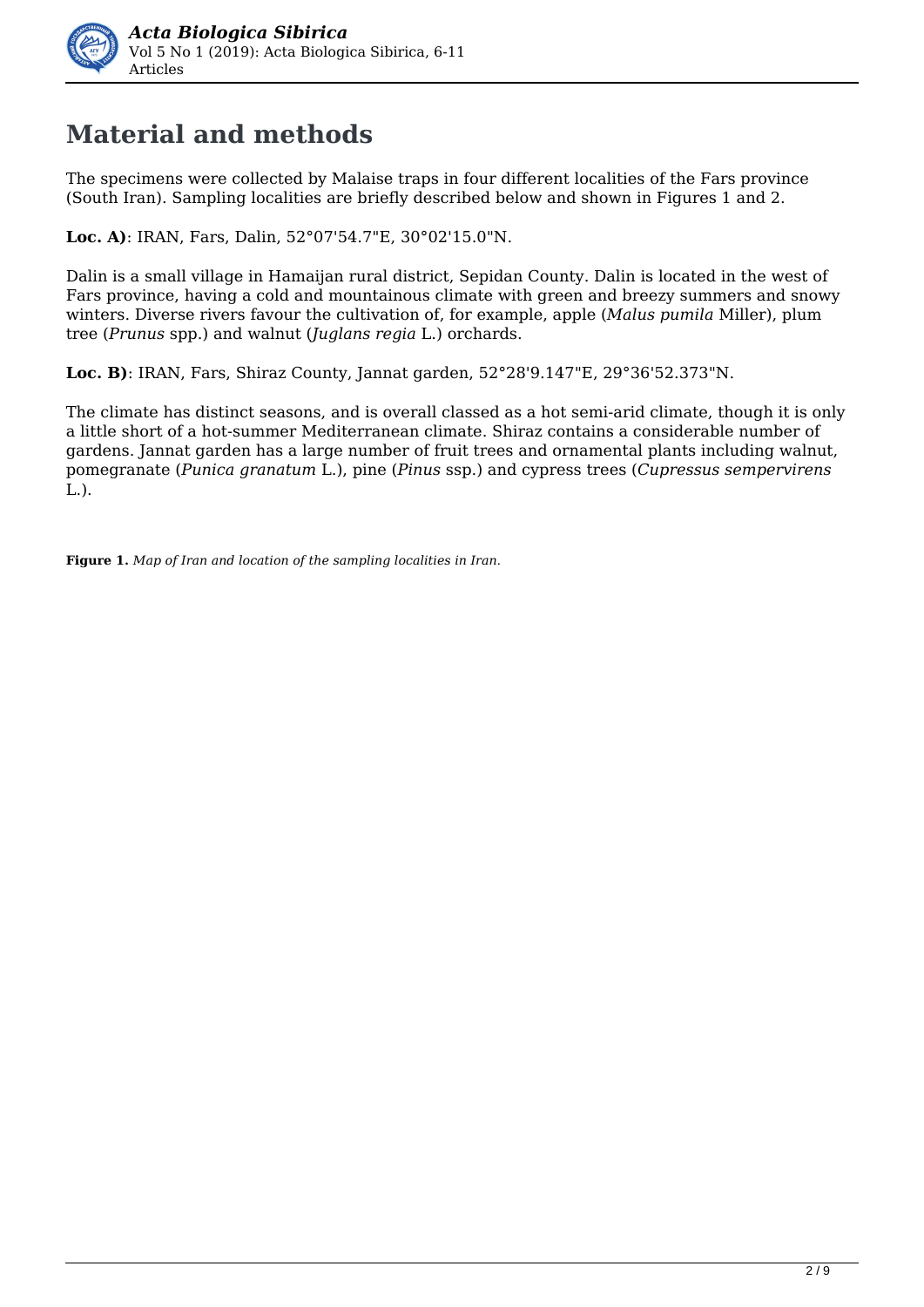



**Figure 2.** *Habitats of collected flies: A: Dalin, B: Shiraz, Jannat garden, C: Dasht–e Arzhan* 

**Loc. C)**: IRAN, Fars, Dasht–e Arzhan, 51°59'3.439"E, 29°39'39.047"N.

Dasht-e Arzhan is a village in Arzhan rural district, Shiraz County. This village lies in an ecologically important zone that is Arzhan and Parishan protected area. The area is included into the southern Zagros, characterized by rocky ground, predominately formed by *Quercus* spp., together with *Astragalus* spp. and herbaceous plants.

**Loc. D)**: IRAN, Fars, Larestan, 54°26'1.36"E, 27°31'55.4"N.

Larestan is located in the south of Fars province and has a very hot and desert climate, with hot and dry plains, water shortages and many salt domes. The vegetation includes eucalyptus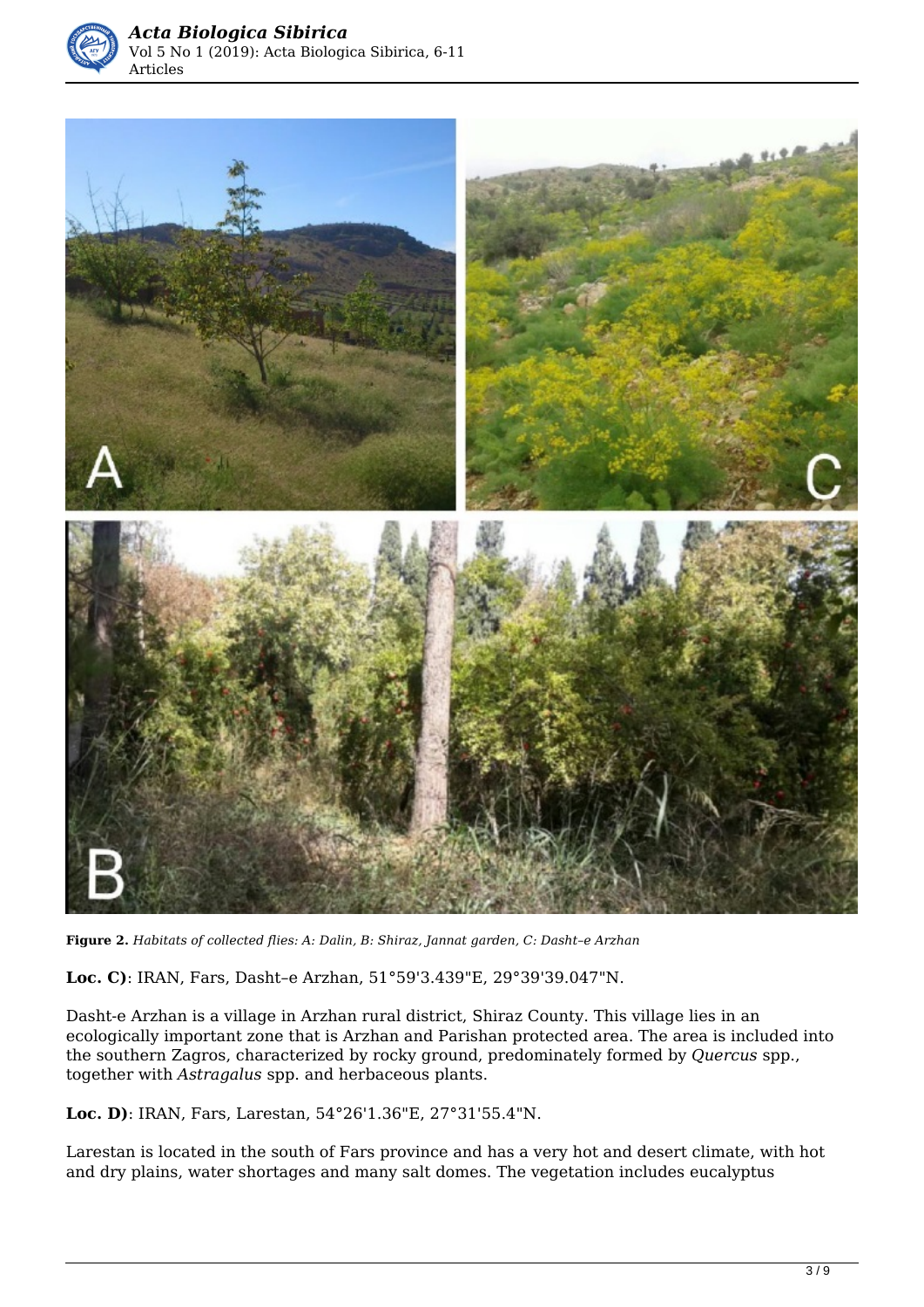

(*Eucalyptus* spp.), acacia (*Acacia* spp.), jujube (*Ziziphus* spp.) and olive (*Olea* spp.). The pastures are mostly covered with milk vetch (*Astragalus* spp.).

The general species distribution is given after and , ). Type localities are provided, and country lists (in zoogeographical regions) are arranged alphabetically. Photos of some species newly recorded from Iran and habitat photos are provided. The specimens in ethanol have been studied with a Zeiss Discovery V-12 stereomicroscope and ®AxioCam MRc5 camera attachment. They will be deposited in collections of the Zoological Museum of Moscow State University, Moscow, Russia (ZMUM), the Zoological Institute of the Russian Academy of Sciences, St. Petersburg (ZIN) and the Department of Entomology, Jahrom Branch, Islamic Azad University, Jahrom, Iran.

### **New records of Dolichopodidae**

*Asyndetus* **Loew, 1869**

### *Asyndetus albifrons* **Loew, 1869** (Fig. 3)

MATERIAL. 6♂, 7♀, Dalin, 1.5.2018–7.5.2018, 52°07'54.7"E, 30°02'15.0"N; 6♂, 9♀, Dalin, 8.5.2018–14.5.2018, 52°07'54.7"E, 30°02'15.0"N; 1♂, 4♀, Dalin, 15.5.2018–21.5.2018, 52°07'54.7"E, 30°02'15.0"N; 5♂, 9♀, Dasht–e Arzhan, 24.4.2018–30.4.2018, 51°59'3.439"E, 29°39'39.047"N; 3♂, 8♀, Dasht–e Arzhan, 1.5.2018–7.5.2018, 51°59'3.439"E, 29°39'39.047"N; 3♂, 2♀, Dasht–e Arzhan, 8.5.2018–14.5.2018, 51°59'3.439"E, 29°39'39.047"N; 6♂, 1♀, Dasht–e Arzhan, 15.5.2018–21.5.2018, 51°59'3.439"E, 29°39'39.047"N; 4♂, 3♀, Dasht–e Arzhan, 22.5.2018–28.5.2018, 51°59'3.439"E, 29°39'39.047"N; 38♂, 51♀, Larestan, 30.3.2018–9.4.2018, 54°59'2.3"E, 27°32'6.7"N, and 54°26'1.36"E, 27°31'55.4"N; 3♂, 12♀, Larestan, 10.4.2018–20.4.2018, 54°26'1.36"E, 27°31'55.4"N; 7♂, 6♀, Larestan, 21.4.2018–30.4.2018, 54°26'1.36"E, 27°31'55.4"N; 8♂, 4♀, Larestan, 1.5.2018–11.5.2018, 54°26'1.36"E, 27°31'55.4"N; 2♀, Larestan, 12.5.2018–21.5.2018, 54°26'1.36"E, 27°31'55.4"N; 4♂, 4♀, Shiraz, 24.4.2018–30.4.2018, 52°28'9.147"E, 29°36'52.373"N; 1♂, 6♀, Shiraz, 17.4.2018–23.4.2018, 52°28'9.147"E, 29°36'52.373"N; 5♂, 4♀, Shiraz, 1.5.2018–7.5.2018, 52°28'9.147"E, 29°36'52.373"N; 3♂, 4♀, Shiraz, 8.5.2018–14.5.2018, 52°28'9.147"E, 29°36'52.373"N.

DISTRIBUTION. Type locality: Bir Abrag (South Eastern Desert). Palaearctic or Afrotropical: Egypt (close to Hala'ib Triangle); Palaearctic: Iraq. New species for Iran.

REMARKS. The species was not appropriately illustrated and was recorded only once (from Iraq) after its description. The material examined corresponds to the original description and keys to *A. albifrons*in the known keys (Negrobov, 1973; , ). It was the most abundant species in our samples.

### *Asyndetu schaetifemoratus* **Parent, 1925** (Fig. 4)

MATERIAL. 1♂, Larestan, 10.4.2018–20.4.2018, 54°26'1.36"E, 27°31'55.4"N.

DISTRIBUTION. Type locality: Egypt: Baharia Oasis. Palaearctic: Egypt, Israel, Russia (Astrakhan). New species for Iran.

REMARKS. The species was not appropriately illustrated and was recorded only two times after its description. The material examined corresponds to the original description and keys to *A. chaetifemoratus*in the known keys (Negrobov, 1973; ).

#### *Asyndetus* **sp.**

MATERIAL. 2♂, Dalin, 1.5.2018–7.5.2018, 52°07'54.7"E, 30°02'15.0"N; 2♀, Dalin, 8.5.2018–14.5.2018, 52°07'54.7"E, 30°02'15.0"N; 1♀, Dalin, 15.5.2018–21.5.2018, 52°07'54.7"E,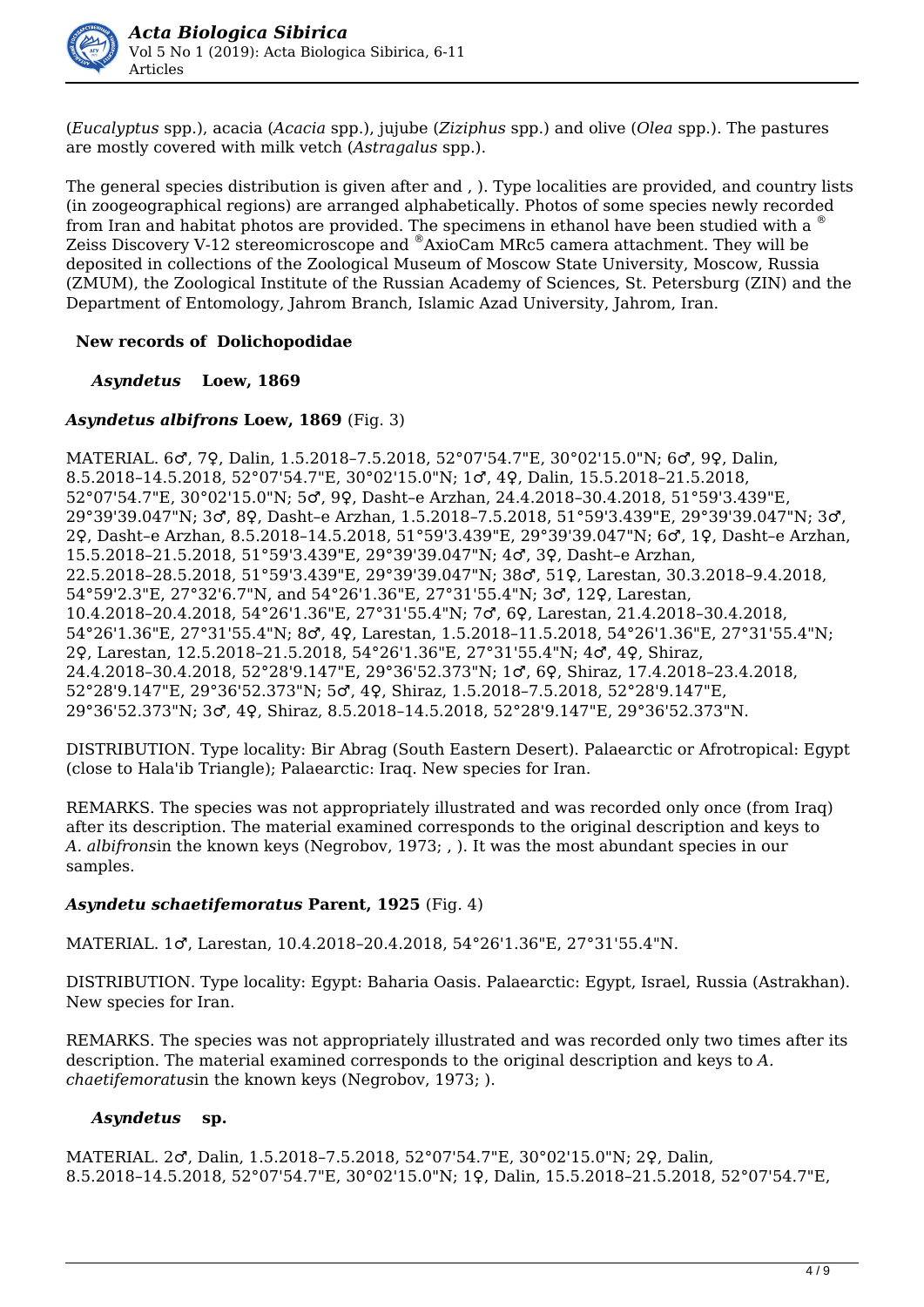

30°02'15.0"N; 6♂, 1♀, Dasht–e Arzhan, 24.4.2018–30.4.2018, 51°59'3.439"E, 29°39'39.047"N; 2♂, 2♀, Dasht–e Arzhan, 1.5.2018–7.5.2018, 51°59'3.439"E, 29°39'39.047"N; 1♂, Dasht–e Arzhan, 8.5.2018–14.5.2018, 51°59'3.439"E, 29°39'39.047"N; 4♂, Dasht–e Arzhan, 15.5.2018–21.5.2018, 51°59'3.439"E, 29°39'39.047"N; 2♂, 1♀, Dasht–e Arzhan, 22.5.2018–28.5.2018, 51°59'3.439"E, 29°39'39.047"N; 3♂, 4♀, Larestan, 30.3.2018–9.4.2018, 54°26'1.36"E, 27°31'55.4"N; 6♂, 10♀, Larestan, 30.3.2018–9.4.2018, 54°59'2.3"E, 27°32'6.7"N; 7♂, 1♀, Larestan, 10.4.2018–20.4.2018, 54°26'1.36"E, 27°31'55.4"N; 2♂, Larestan, 21.4.2018–30.4.2018, 54°26'1.36"E, 27°31'55.4"N; 1♂, Larestan, 12.5.2018–21.5.2018, 54°26'1.36"E, 27°31'55.4"N; 1♂, Shiraz, 24.4.2018–30.4.2018, 52°28'9.147"E, 29°36'52.373"N; 2♂, Shiraz, 1.5.2018–7.5.2018, 52°28'9.147"E, 29°36'52.373"N; 2♂, 2♀, Shiraz, 8.5.2018–14.5.2018, 52°28'9.147"E, 29°36'52.373"N.

REMARKS. The material examined belongs most probably to an undescribed species.

#### *Chrysotus* **Meigen , 1824**

REMARKS. Southern Palaearctic *Chrysotus* species are indistinguishable by females; therefore, 4 females collected are left unidentified.

#### *Chrysotus* **sp. 1**

MATERIAL. 1♀, Larestan, 30.3.2018–9.4.2018, 54°59'2.3"E, 27°32'6.7"N; 1♀, Larestan, 12.5.2018–21.5.2018, 54°26'1.36"E, 27°31'55.4"N.

#### *Chrysotus* **sp. 2**

MATERIAL. 1♀, Larestan, 30.3.2018–9.4.2018, 54°59'2.3"E, 27°32'6.7"N; 1♀, Dalin, 15.5.2018–21.5.2018, 52°07'54.7"E, 30°02'15.0"N.

#### *Medetera* **Fischer von Waldheim, 1819**

#### *Medetera**media* **Parent, 1925**

MATERIAL. 1♂, Dalin, 8.5.2018–14.5.2018, 52°07'54.7"E, 30°02'15.0"N.

DISTRIBUTION. Type locality: Tunisia. Palaearctic: Egypt, Kazakhstan, Turkmenistan, Tunisia. New species for Iran.

REMARKS. This species is a sister species to *Medetera flavipes* Meigen, 1824, differing from the latter in yellow rather than dark fore coxa, dark at extreme apex 1<sup>st</sup>-4<sup>th</sup> segments of all tarsi and in setation of hypopygial surstylus and cercus; the tarsi are dark from apex of basitarsus in *M. flavipes*.

#### *Sciapus* **Zeller, 1842**

## *Sciapus adumbratus* **(Becker, 1902)**(Fig. 5)

MATERIAL. 1♂, Dalin, 8.5.2018–14.5.2018, 52°07'54.7"E, 30°02'15.0"N.

DISTRIBUTION. Type locality: [Egypt:] "Siala". Afrotropical: Oman, United Arab Emirates; Palaearctic: Egypt, Iraq, Morocco, Tunisia, Turkmenistan. New species for Iran.

## *Tachytrechus* **Haliday , 1851**

*Tachytrechus planitarsis* **Becker, 1907**(Fig. 6)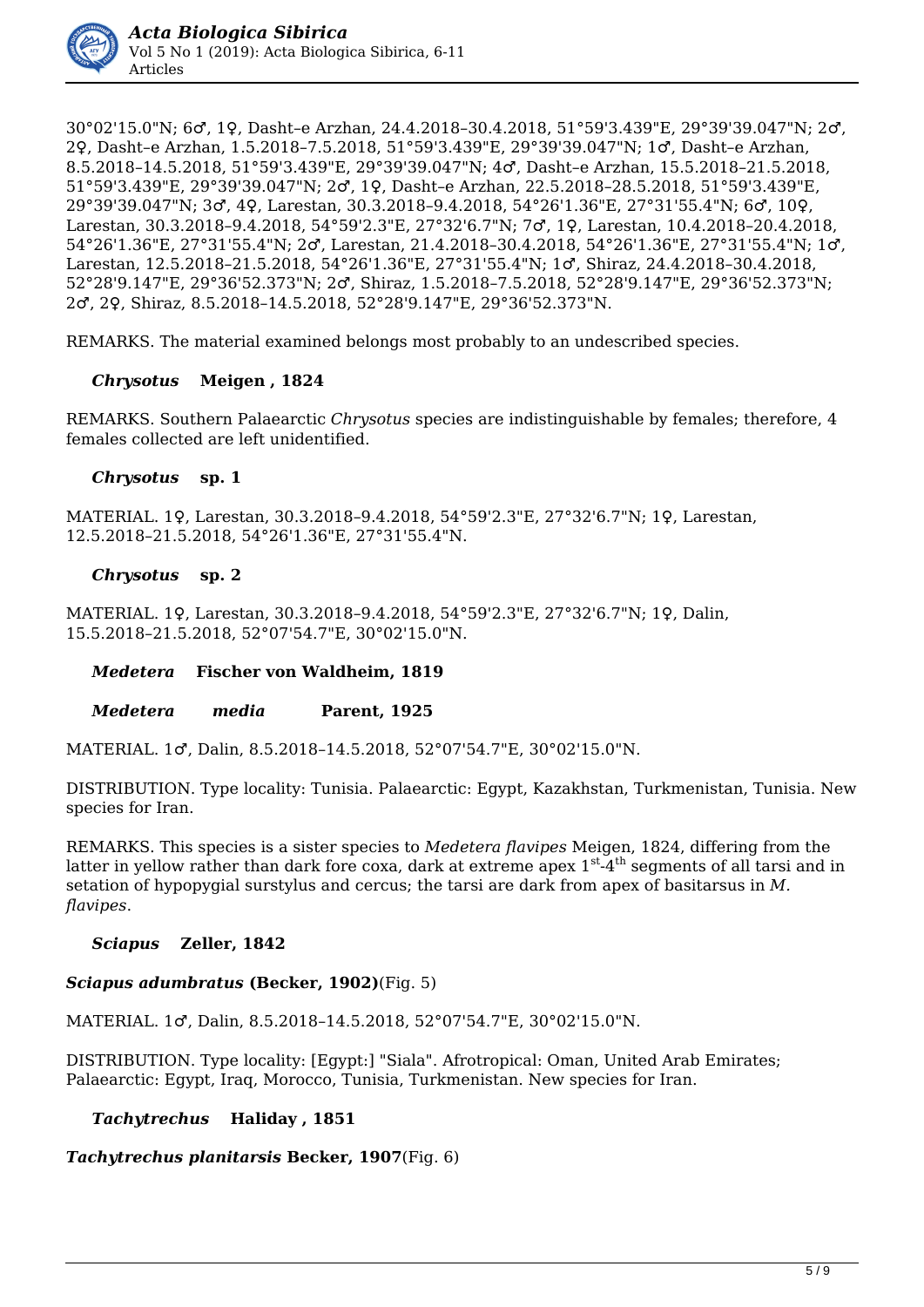

MATERIAL.1♂, 5♀, Larestan, 30.3.2018–9.4.2018, 54°59'2.3"E, 27°32'6.7"N; 1♂, Larestan, 1.5.2018–11.5.2018, 54°26'1.36"E, 27°31'55.4"N.

DISTRIBUTION. Type locality: Algeria: Biskra. Palaearctic: Algeria, Egypt, Iran, Israel, Saudi Arabia, Spain (Canary Is.), Tunisia, Turkmenistan; Afrotropical: Ethiopia.

### *Thinophilus* **Wahlberg, 1844**

#### *Thinophilus* **sp.**

MATERIAL. 1♂, Larestan, 30.3.2018–9.4.2018, 54°59'2.3"E, 27°32'6.7"N.

REMARKS. The material examined belongs most probably to an undescribed species. Unfortunately, the single male trapped is somewhat damaged.



**Figure 3.** *Asyndetus albifrons Loew, 1869: A-male habitus; B-hypopygium.*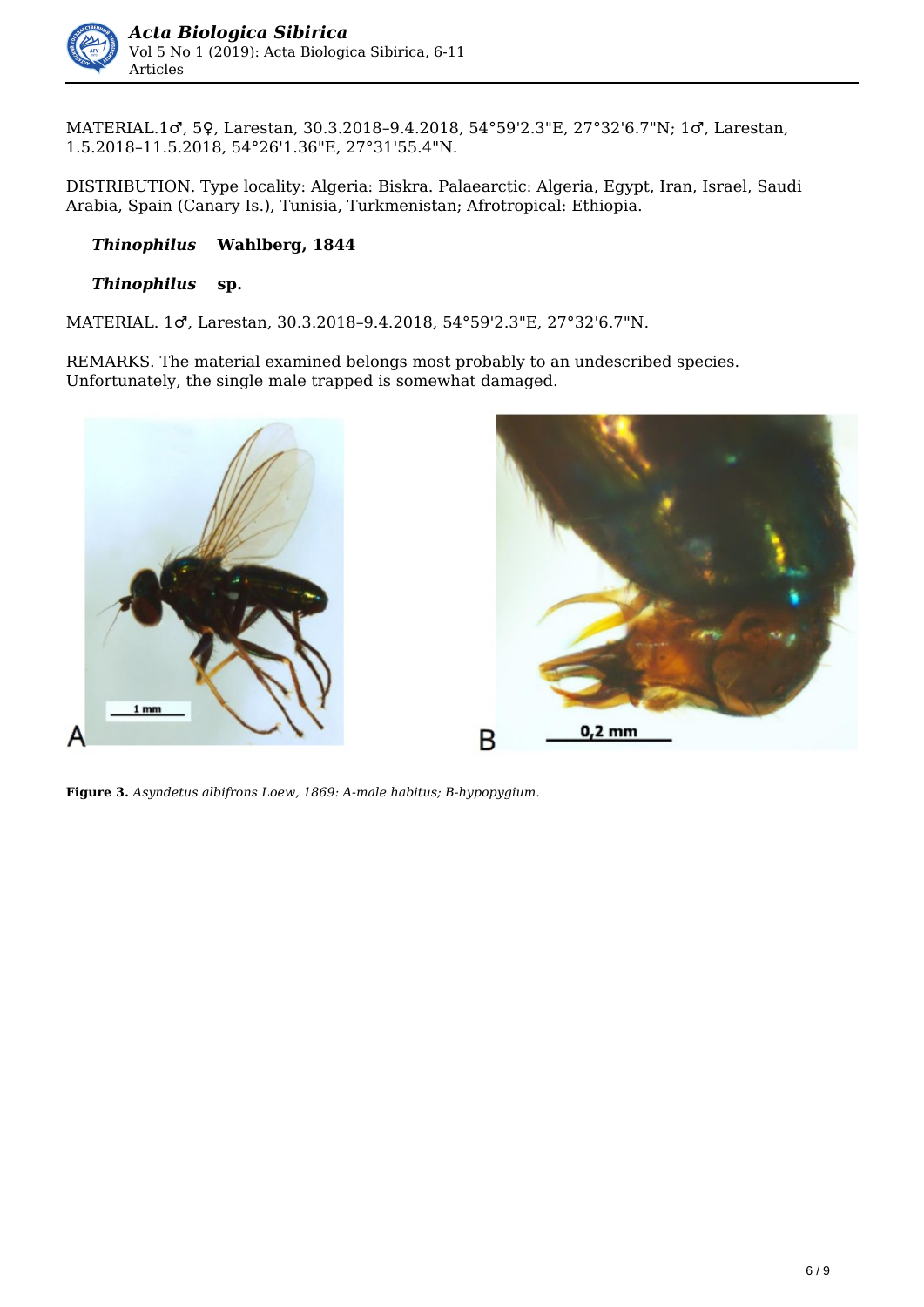



**Figure 4.** *Asyndetus chaetifemoratus Parent, 1925: A-male habitus; B-head; C-hypopygium.* 





**Figure 5.** *Sciapus adumbratus (Becker, 1902): A-male habitus; B-hypopygium.*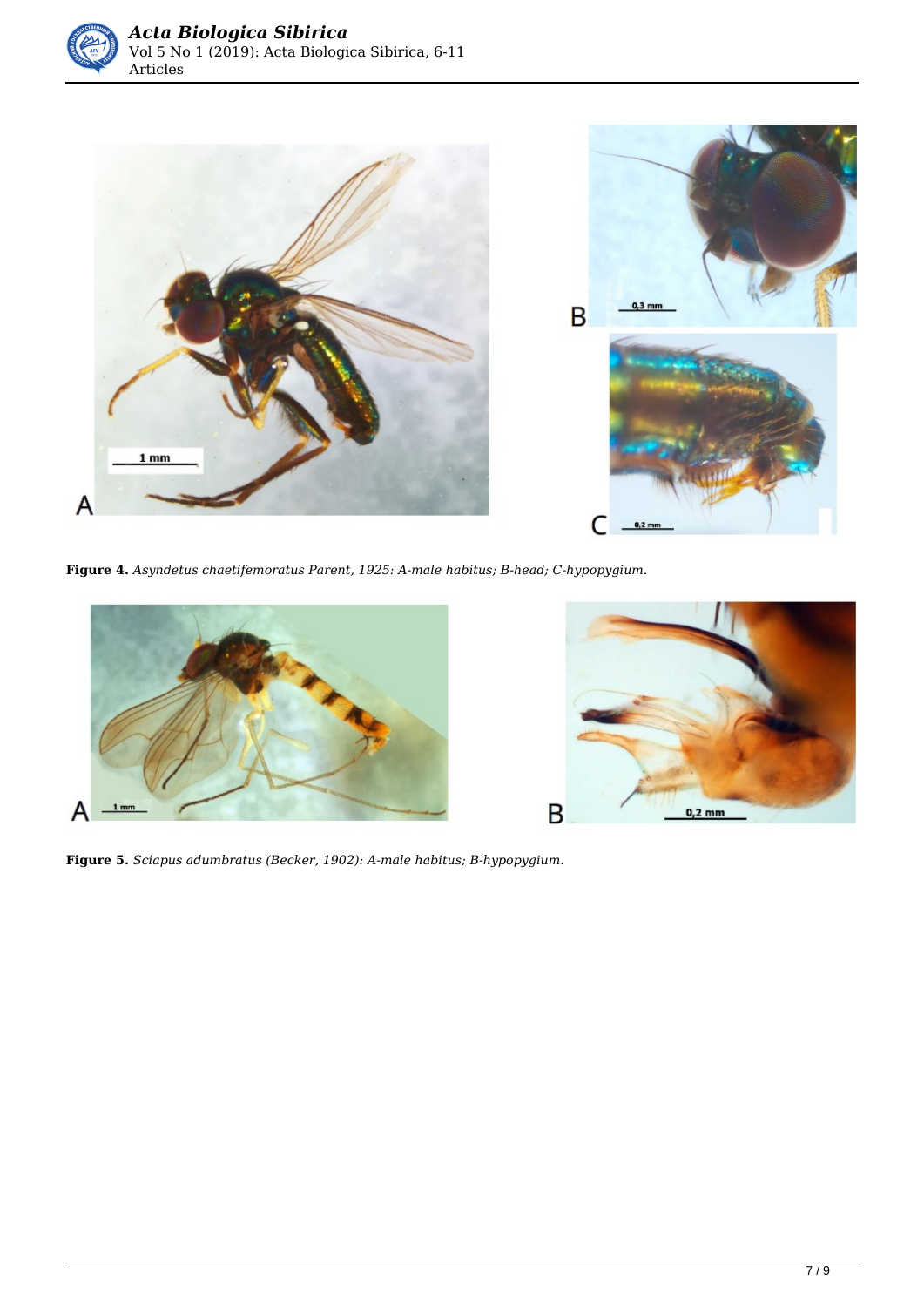



**Figure 6.** *Tachytrechus planitarsis Becker, 1907: A-male habitus; B-fore leg; C-hypopygium.* 

## **Discussion**

As a result of 2018 survey conducted in Fars Province, a new material of Dolichopodidae was collected and identified, belonging to 6 genera and 9 (including 4 unnamed) species listed above. The present research gives new records from the southern Iran, including *Asyndetus albifrons*, *A. chaetifemoratus*, *Medetera media* and *Sciapus adumbratus* found for the first time in Iran. In this small collection, we found two undescribed species and four species newly recorded for Iran. Such a large proportion of new species and new records indicates that the Iranian Dolichopodidae fauna is largely unknown and needs more extensive investigation. As a result of our study, the number of reported dolichopodid species from Iran includes now about 155 species. ) suggested that the total number of Iranian species can reach to 400–500 species.

## **Acknowledgements**

The research was supported by the Islamic Azad University, Jahrom Branch, Jahrom, Iran and the All-Russian Institute of Plant Protection project N 0665-2018-0002, St.Petersburg-Pushkin, Russia.

## **References**

Ahmadi, A., Gheibi, M., Ostovan, H., Hesami, S., & Grichanov, I.Ya. (2016). New records of Dolichopodidae (Diptera) from Central Provinces of Iran. *Halteres*, 7, 191–196. Available from: (accessed 15 October 2018).

Ahmadi, A., Gheibi, M., Ostovan, H., Hesami, S., & Grichanov, I.Ya. (2017). New records of long–legged flies (Diptera, Dolichopodidae) of Iran. *Russian Entomological Journal*, 26(1), 65–70*.* Available from: (accessed 15 October 2018).